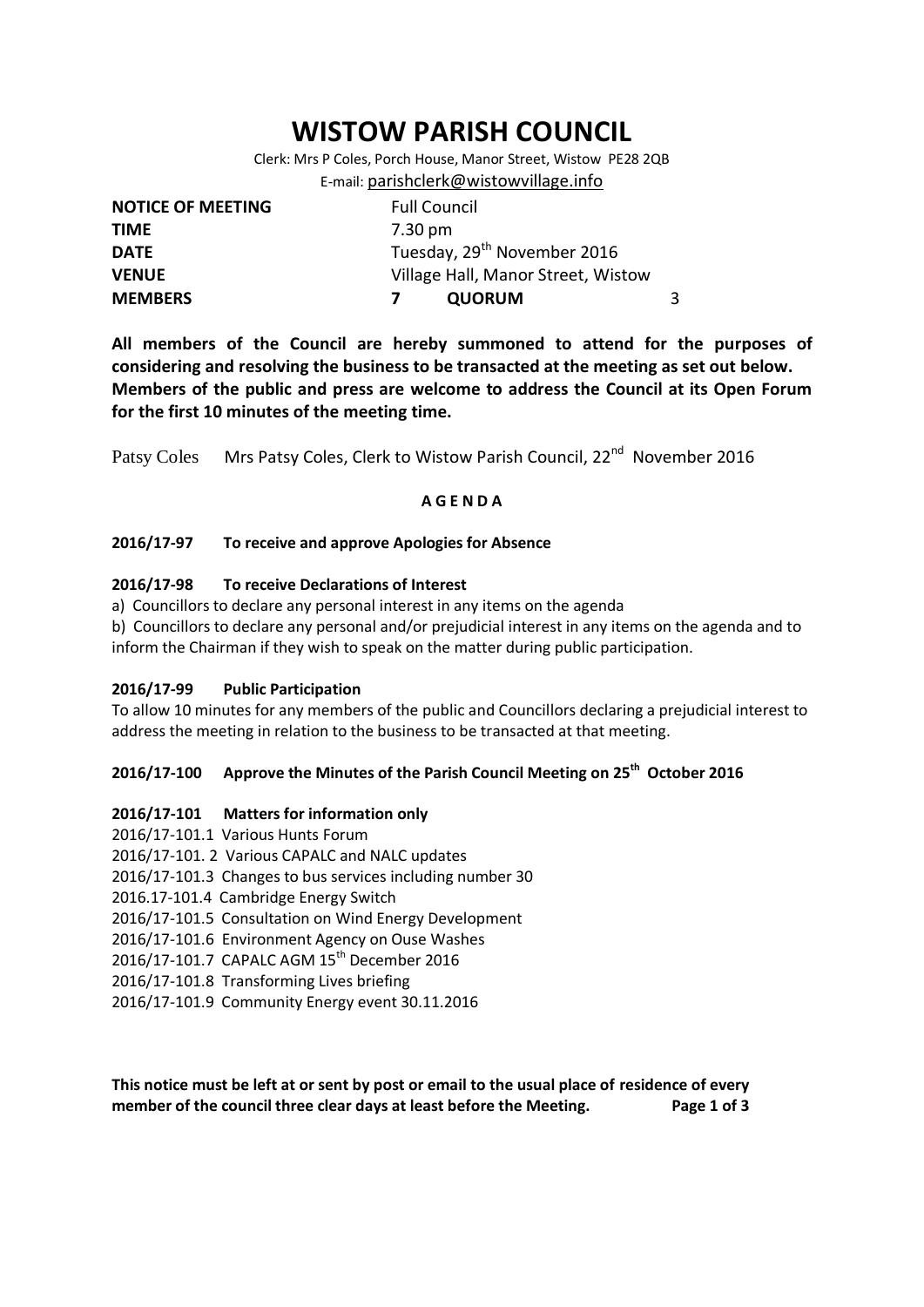Page 2

# **2016/17-102 Policing Matters**

2016/17-102.1 Speedwatch Update

2016/17-84.2 ECops updates (various)

2016/17-84.3 Update on Crime Figures and any other matters

# **2016/17-103 To receive reports from County and District – Mr M Tew, Mr P Bucknell and Mrs J Tavener**

## **2016/17-104 Finance**

- a) to approve the Financial Statement and Cashflow for November b) to approve payment of following amounts Playground rent <br>
E100.00 P Coles Salary and Expenses **E259.47**
- **2016/17-104** c) To discuss the budget and decide on our precept for 2017/18.

## **2016/17-105 Correspondence**

- 2016/17-105.1 Copy of letter from Mr Bentley, regarding trees
- 2016/17-105.2 Boundary Review final recommendations

## **2016/17-106 To consider any Planning Applications received and planning related issues**

2016/17-106.1 None

2016/17-106.2 Alterations to listed building

2-16/17-106.3 Introduction from planning advisory group

# **016/17-107 Highways Report/Traffic Matters**

2016/17-107.1 Progress with MVAS purchase, MS Leaton and Mr Leigh

2016/17-107.2 Any outstanding highways issues

2016/17-107.3 Gritting the hill and report on condition of grit bins

2016/17-107.4 Tour of Cambridgeshire – now not changing route

# **2016/17-108 Maintenance Issues**

2016/17-108.1 Playground – update on works and grant application, Mr Carter and Mr MacInnes. 2016/17-108.2 Playground inspection carried out on Wednesday,  $16<sup>th</sup>$  November. Playground rota/risk assessment forms, September Mr Gregory , November Ms Leaton and December Mr Carter

2016/17-108.3 Quote requested from CGM for next year's contract. Chance to fix for 3 years. 2016/17-108.4 Playground hedge and allotment hedge cuts

2016/17-108.5 Grass cutting and overhanging trees on The Grove and Oaklands Avenue

# **2016/17-109 Administration Matters**

2016/17-109.1 Feedback from 4 Parishes meeting, and input from and to neighbouring parishes 2016/17-109.2 Streetlighting, problems in obtaining response from BB, ongoing problems in Manor Street.

**This notice must be left at or sent by post or email to the usual place of residence of every member of the council three clear days at least before the Meeting. Page 2 of** 3